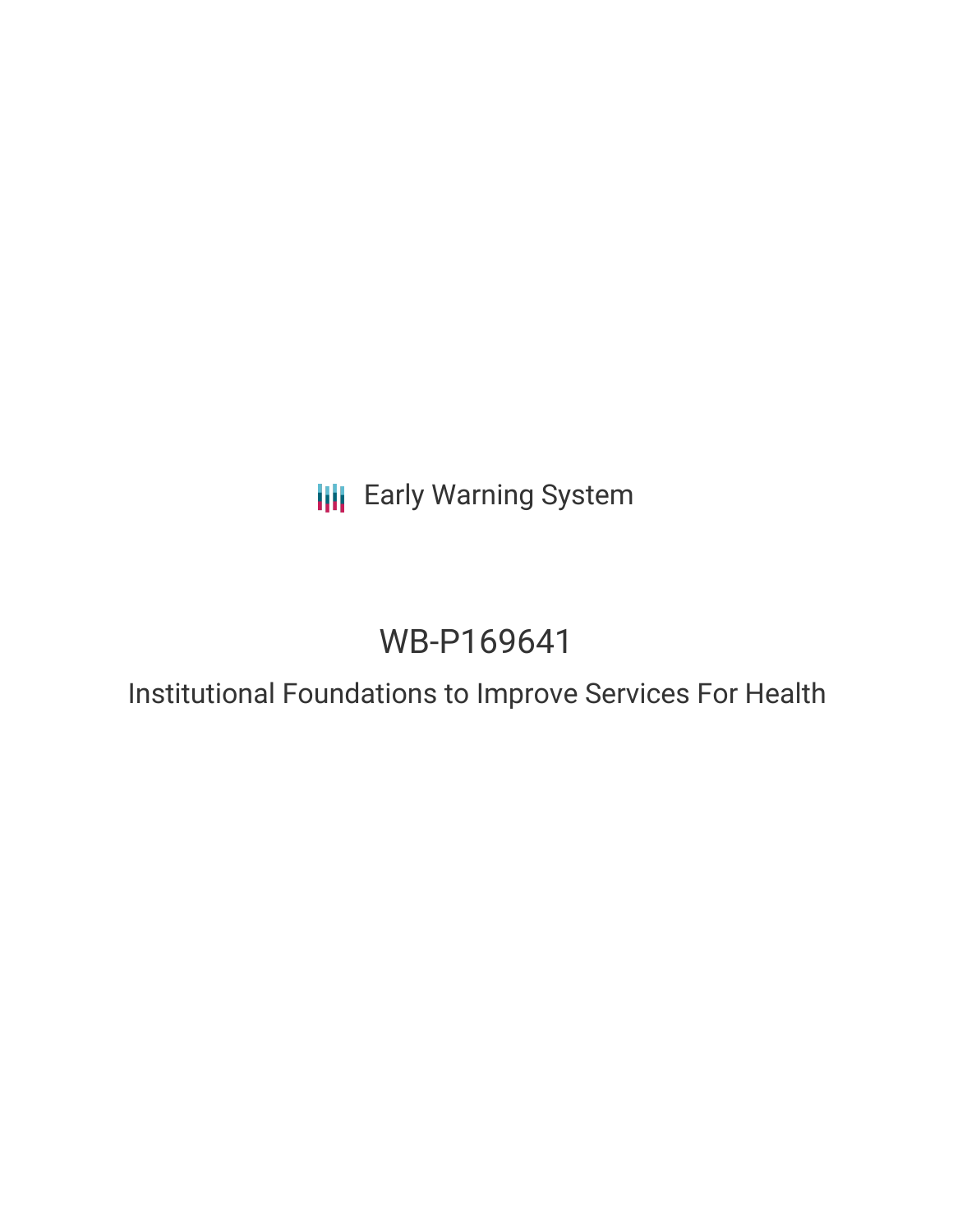

## Early Warning System Institutional Foundations to Improve Services For Health

#### **Quick Facts**

| <b>Countries</b>               | Liberia                     |
|--------------------------------|-----------------------------|
| <b>Financial Institutions</b>  | World Bank (WB)             |
| <b>Status</b>                  | Proposed                    |
| <b>Bank Risk Rating</b>        | U                           |
| <b>Voting Date</b>             | 2020-02-27                  |
| <b>Borrower</b>                | Republic of Liberia         |
| <b>Sectors</b>                 | <b>Education and Health</b> |
| <b>Investment Amount (USD)</b> | \$40.00 million             |
| <b>Project Cost (USD)</b>      | \$40.00 million             |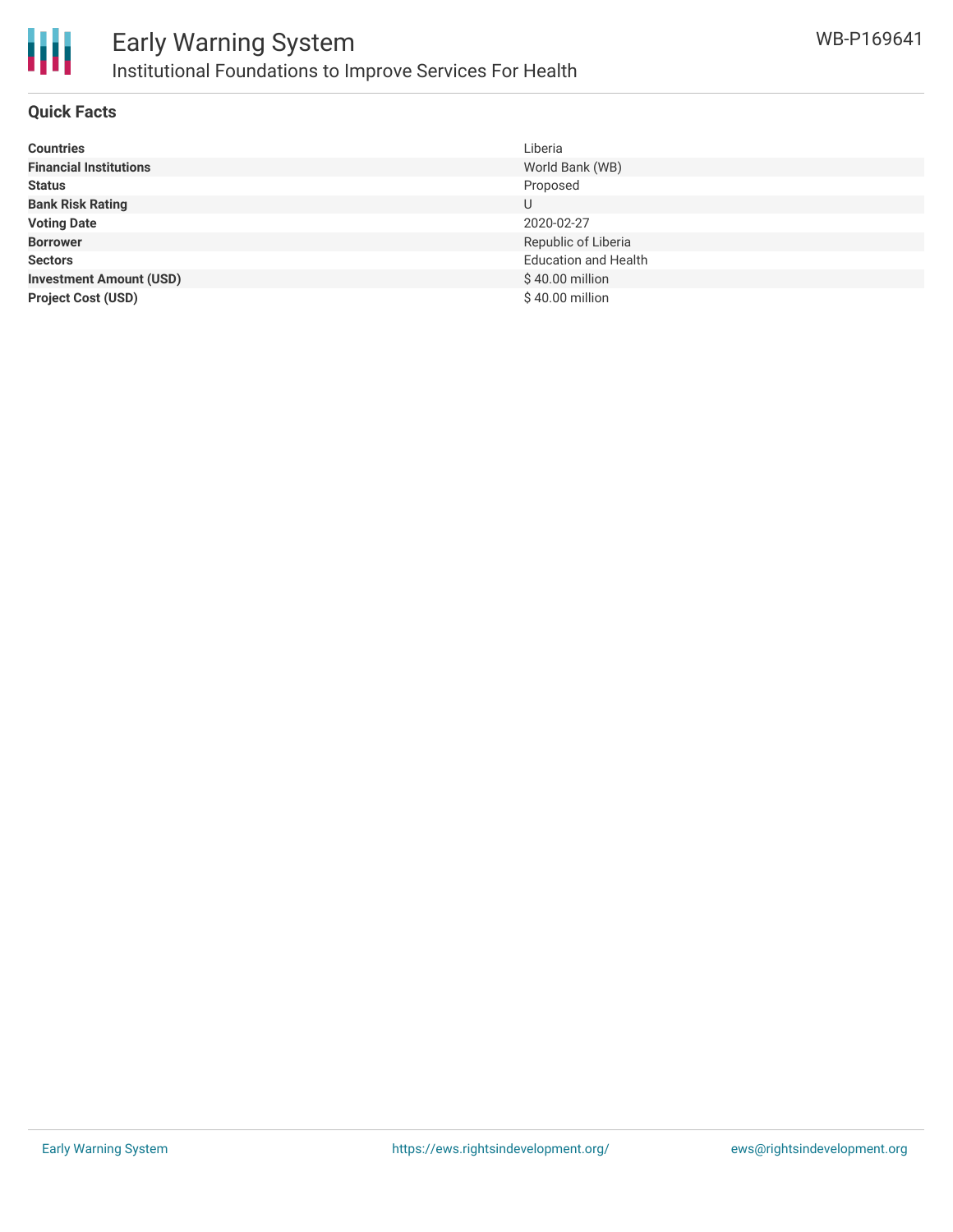

### **Project Description**

The Proposed Development Objective(s) is to strengthen institutional management for enhanced health services to women, children and adolescents in Liberia.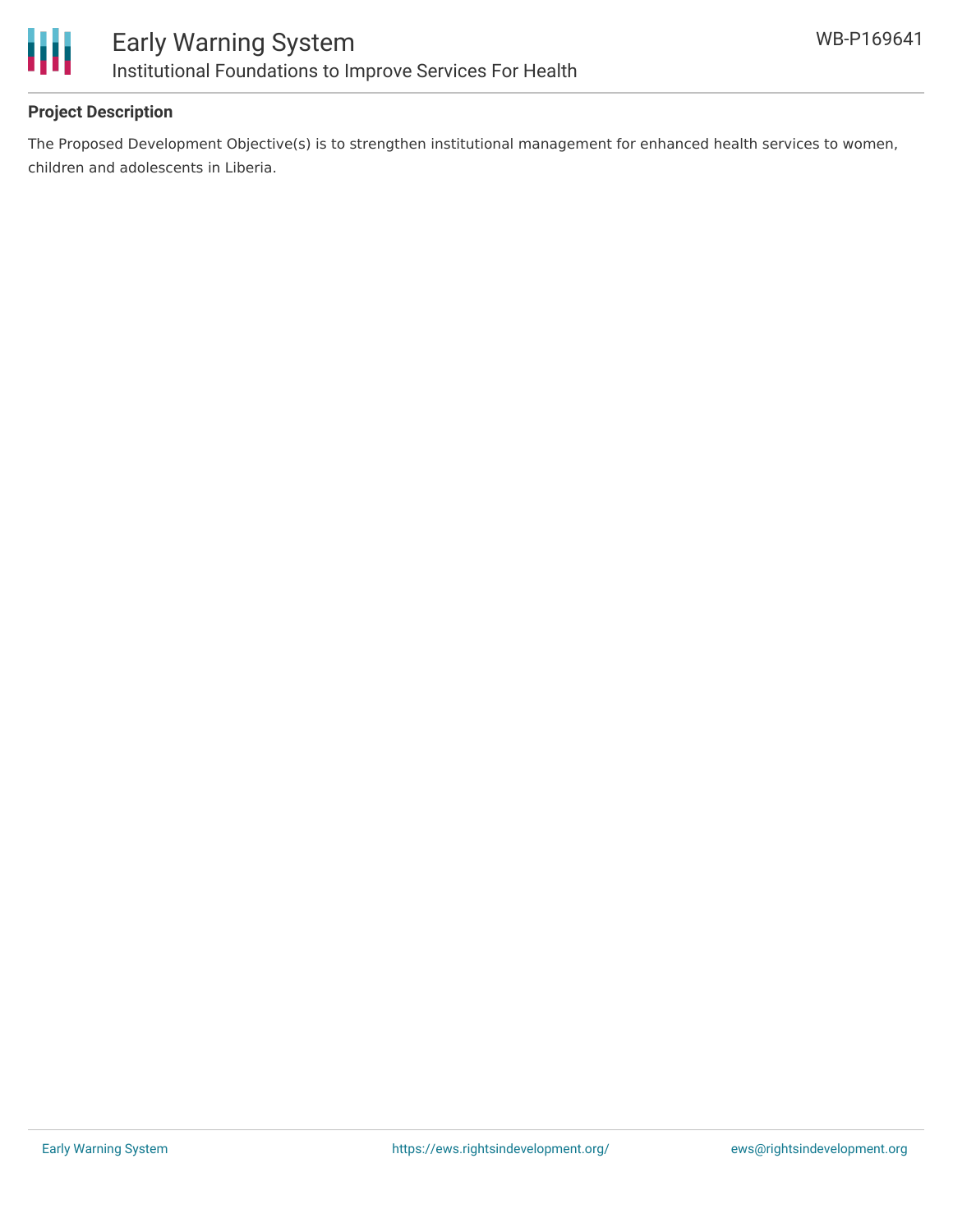

### Early Warning System Institutional Foundations to Improve Services For Health

### **Investment Description**

World Bank (WB)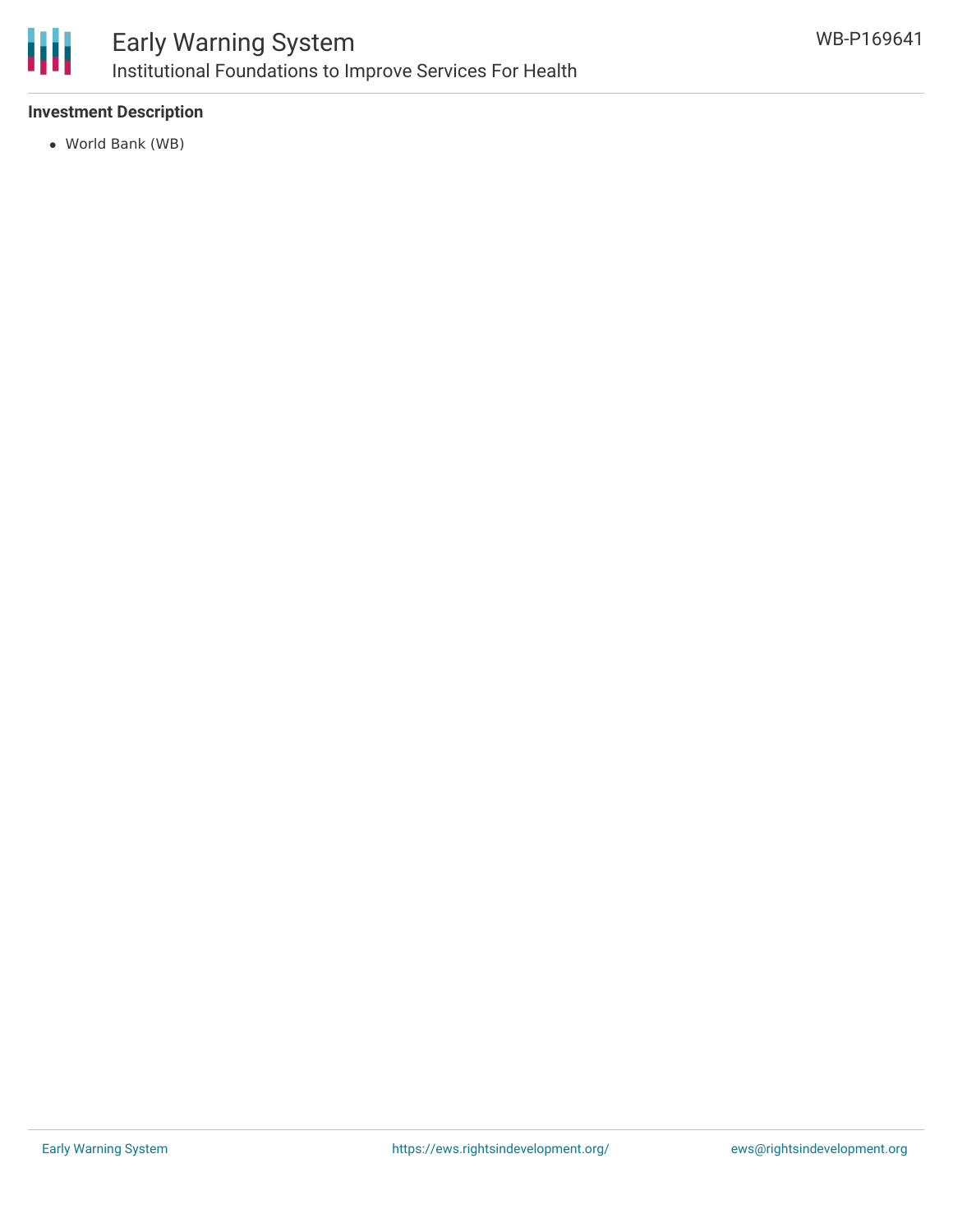

### **Contact Information**

Republic of Liberia Honorable Samuel D. Tweah Jr. Minister of Finance mfdp@gov.lr

ACCOUNTABILITY MECHANISM OF WORLD BANK

The World Bank Inspection Panel is the independent complaint mechanism and fact-finding body for people who believe they are likely to be, or have been, adversely affected by a World Bank-financed project. If you submit a complaint to the Inspection Panel, they may investigate to assess whether the World Bank is following its own policies and procedures for preventing harm to people or the environment. You can contact the Inspection Panel or submit a complaint by emailing ipanel@worldbank.org. You can learn more about the Inspection Panel and how to file a complaint at: http://ewebapps.worldbank.org/apps/ip/Pages/Home.aspx.